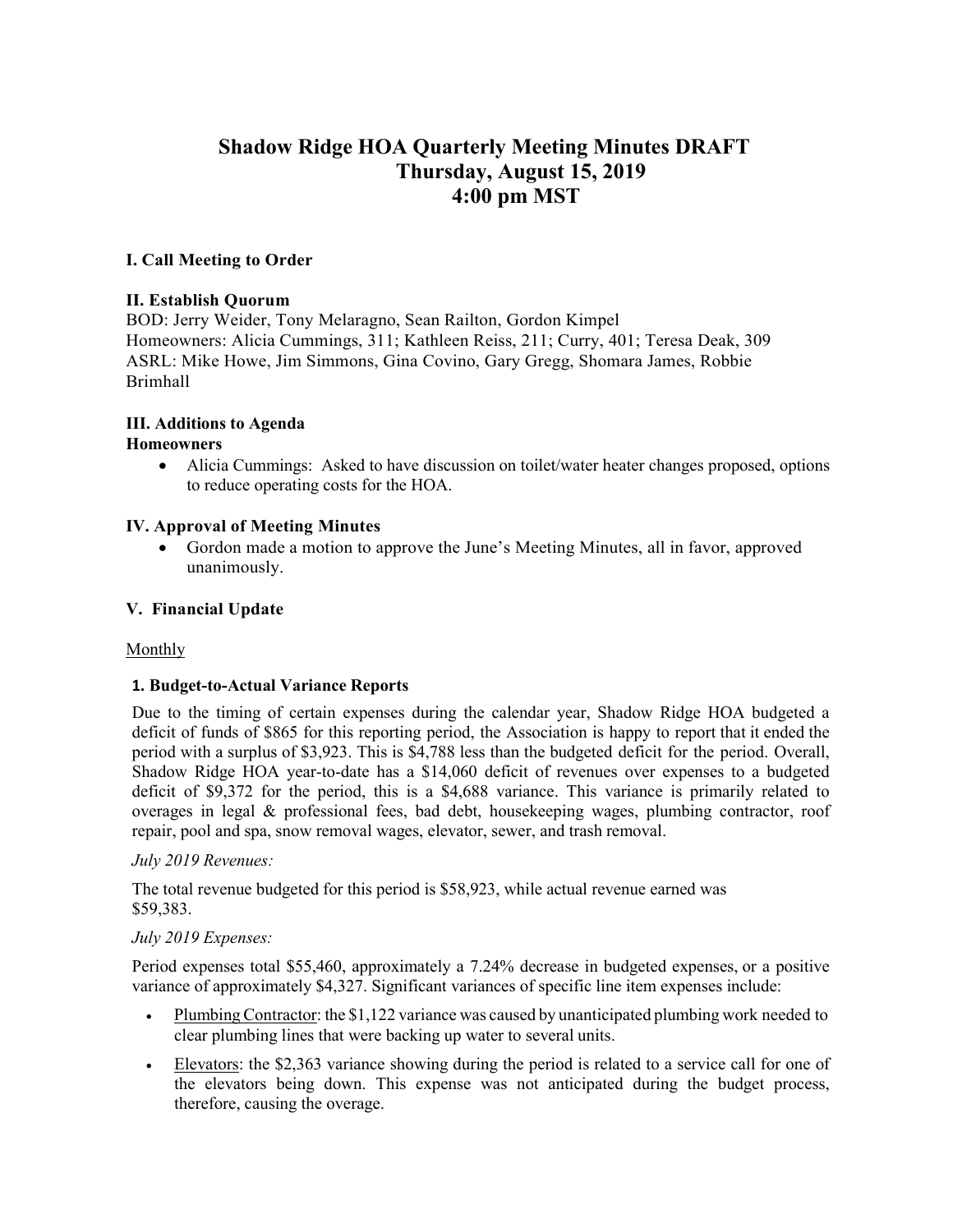#### **2. Discussion of Delinquent Association Owners as of July 31, 2019**

• After review of this report, there is one past due account of which we have contacted the owner and payment is on the way. Late fees have been applied to this account.

## **Budget vs. Actuals**

- Finished with a positive surplus of \$3,900
- ASRL contribution is \$1,500 better than budget
- Interest income year to date \$200 better than budget
- General Administration: \$1,065 better than budget
- Housekeeping: \$178.44 over budget
- Repairs & Maintenance: \$2,208 better than budget
- Supplies: \$1,509 better than budget
- Utilities: over budget \$4,788 ytd, due to sewer and trash removal
- Capital Reserve at \$465,000
- 2020 Fiscal Budget
	- Special Assessment

Dealing with a 36-year-old building, some items original, never replaced (i.e elevator, roof). Waiting to receive Reserve Study, before ….

- o Projects included in Special Assessment:
	- 1. Elevators: \$210,000
	- 2. Carpets: basement and entry way
	- 3. Back stairs/ locker room/owner lounge
	- 4. Remodel front entry
	- 5. Roof

#### **VI. Maintenance**

#### A. Building Updates

Flower Beds: removed the dirt from inside the pool area flower bed and installed some tin roofing and drip edge covering the flower bed. Removed the damaged brick and smoothed the outside of the flower bed with mortar to provide a surface that the membrane can be attached to on the outside of the flower bed. Installed some tin roofing and drip edge over part of the flower bed located at the front entrance of the building.

Pool Deck & Front Entrance: the pool deck membrane project has been started and when the membrane was removed some minor concrete damage was found under the membrane. The roofers have started the repairs and have not confirmed a completion date. The pool area is currently open and can be used by owners and guests until the roofers finish the repairs and membrane. Project to begin in September 16<sup>th</sup> and complete by the  $20<sup>th</sup>$ .

Balconies: CDC restoration will be here September  $9<sup>th</sup>$  through September  $20<sup>th</sup>$  to complete balcony resurfacing and brick/mortar repairs.